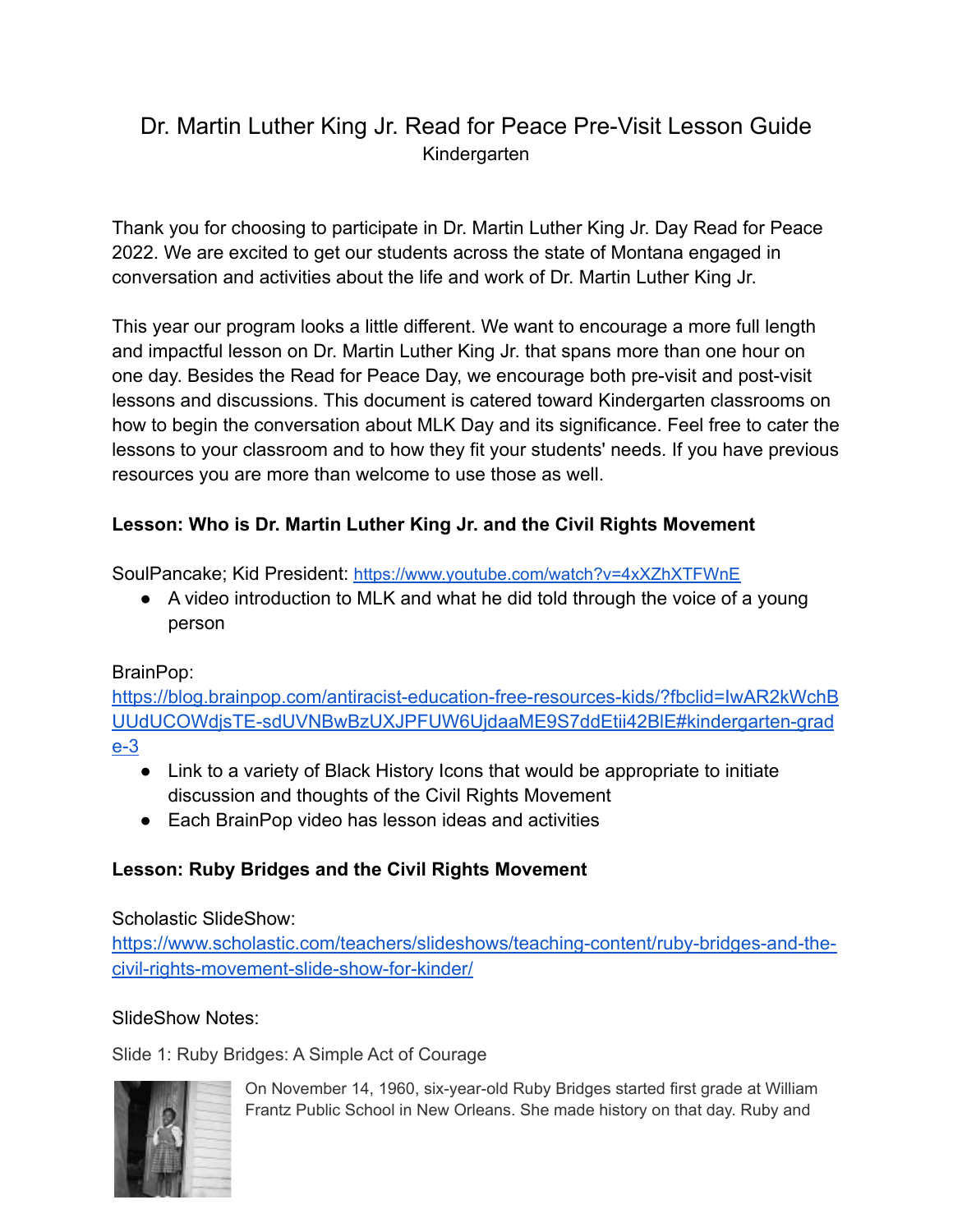three other girls were the first African American students to go to all-white schools in New Orleans. Ruby was the only African American student who went to William Frantz Public School.

Ruby's world was quite different from the world we live in today. In the South, African American students and white students went to **[separate](http://www.scholastic.com/teachers/article/ruby-bridges-and-civil-rights-movement-slide-show-vocabulary-kindergarten-grade-2#separate)** schools because the law said they shouldn't be together. This was called **[segregation.](http://www.scholastic.com/teachers/article/ruby-bridges-and-civil-rights-movement-slide-show-vocabulary-kindergarten-grade-2#segregation)**

At the time, there were many laws that treated African Americans differently than whites. Many people knew this was **[unfair](http://www.scholastic.com/teachers/article/ruby-bridges-and-civil-rights-movement-slide-show-vocabulary-kindergarten-grade-2#unfair)**. They were part of the **[civil rights movement](http://www.scholastic.com/teachers/article/ruby-bridges-and-civil-rights-movement-slide-show-vocabulary-kindergarten-grade-2#civil-rights-movement)** in the 1950s and 1960s**.** The civil rights **[activists](http://www.scholastic.com/teachers/article/ruby-bridges-and-civil-rights-movement-slide-show-vocabulary-kindergarten-grade-2#activist)** said that all people were **[equal](http://www.scholastic.com/teachers/article/ruby-bridges-and-civil-rights-movement-slide-show-vocabulary-kindergarten-grade-2#equal)**. They believed everyone should be treated the same.

Ruby became an important part of the civil rights movement when she **[integrated](http://www.scholastic.com/teachers/article/ruby-bridges-and-civil-rights-movement-slide-show-vocabulary-kindergarten-grade-2#integrate)** her school.

*Photo Credit: Bettmann/Corbis*



## Slide 2: What Was Segregation?

Separating people based on the color of their skin is called segregation. In the United States, many Southern states had this type of law. These laws were unfair and **[racist](http://www.scholastic.com/teachers/article/ruby-bridges-and-civil-rights-movement-slide-show-vocabulary-kindergarten-grade-2#racist)**.

*Photo Credit: Bettmann/Corbis*



## Slides 3 and 4: Life During Segregation

Because of segregation, African Americans and white people had to use different water fountains and bathrooms. They sat in separate parts of buses and trains. Baseball teams were either all African American or all white. People didn't play together. Segregation made it seem like African Americans and whites were different. It made it seem like people of other races were **[inferior](http://www.scholastic.com/teachers/article/ruby-bridges-and-civil-rights-movement-slide-show-vocabulary-kindergarten-grade-2#inferior)** to whites.

*Photo Credits: Top Left: Esther Bubley/The Granger Collection, NYC; Top Right: Ted Russell/Time Life Pictures/Getty Images;*

*Bottom Left: Bettmann/Corbis; Bottom Right: Bettmann/Corbis*



## Slide 5: Separate but Equal?

The Supreme Court, which is the most important court in the United States, said in 1896 that segregation was **[legal](http://www.scholastic.com/teachers/article/ruby-bridges-and-civil-rights-movement-slide-show-vocabulary-kindergarten-grade-2#legal)** in the United States. The court said people could be **["separate but equal](http://www.scholastic.com/teachers/article/ruby-bridges-and-civil-rights-movement-slide-show-vocabulary-kindergarten-grade-2#separate-but-equal)."**

But some people knew this was wrong. People were not being treated equally.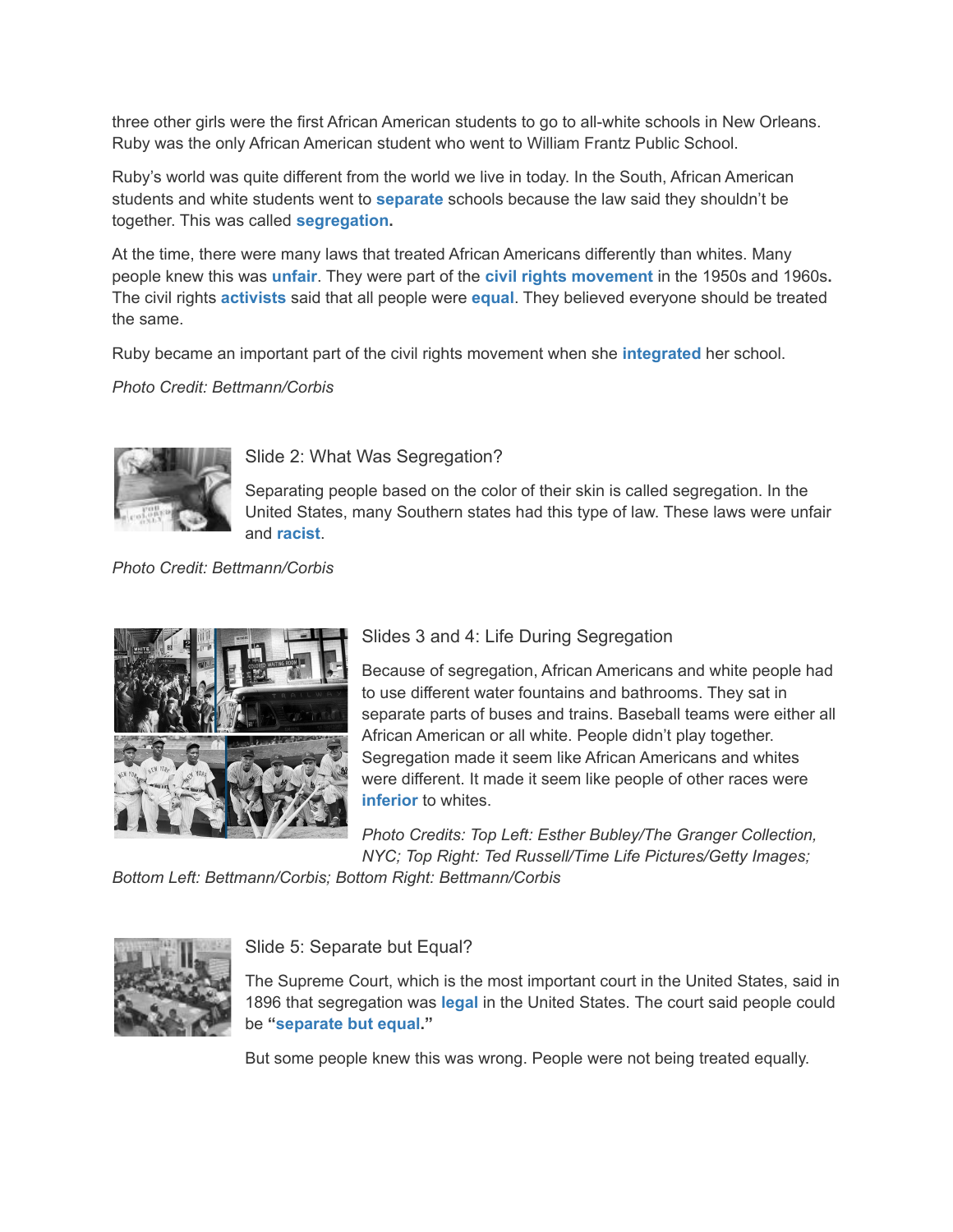In the South in the 1950s, African American and white children went to different schools. The schools were not equal. White schools had more money than African-American schools. White schools had newer books and bigger classrooms. Teachers in white schools were paid more. African American schools were often crowded and needed fixing up.

*Photo Credit: Robert W. Kelley/Time Life Pictures/Getty Images*



#### Slide 6: *Brown v. Board of Education*

In 1954, the Supreme Court made a new decision. The court said that the separate schools were not fair. They were not equal.

Because of what the Supreme Court decided, schools would have to change. Children of all races would go to school together.

Thurgood Marshall was the **[attorney](http://www.scholastic.com/teachers/article/ruby-bridges-and-civil-rights-movement-slide-show-vocabulary-kindergarten-grade-2#attorney)** who showed the court why "separate but equal" was unfair. He later became the first African American to be a judge on the Supreme Court.

*Photo Credit: Bettmann/Corbis*



## Slide 7: The Civil Rights Movement

At the same time that the Supreme Court made it's decision, the civil rights movement was happening all over the country. Thousands of people were taking part in it. Civil rights activists wanted everyone, especially African Americans, to be treated equally. They were fighting against **[discrimination](http://www.scholastic.com/teachers/article/ruby-bridges-and-civil-rights-movement-slide-show-vocabulary-kindergarten-grade-2#discrimination)** and **[racism](http://www.scholastic.com/teachers/article/ruby-bridges-and-civil-rights-movement-slide-show-vocabulary-kindergarten-grade-2#racism)**.

*Photo Credits (left to right): National Archive/Newsmakers/Getty Images; Keystone-France/Gamma-Keystone/Getty Images*



#### Slide 8: Why Ruby?

In the late 1950s, most African American and white students were still in separate schools in New Orleans. The state of Louisiana wasn't listening to the Supreme Court's decision. Many white people there did not want integration. Finally, a federal court said that New Orleans schools would have to integrate by 1960.

In kindergarten, Ruby had attended an all African American school. She had many friends and an African American teacher. She loved school.

Then Ruby passed a test to be allowed to go to the all-white school. Ruby's father wasn't sure his daughter should go to the all-white school for first grade. He wanted to protect Ruby from angry people who didn't want African American children at white schools. Ruby's mother, Lucille, however, wanted her daughter to go the better school. She thought that if Ruby went to the white school, it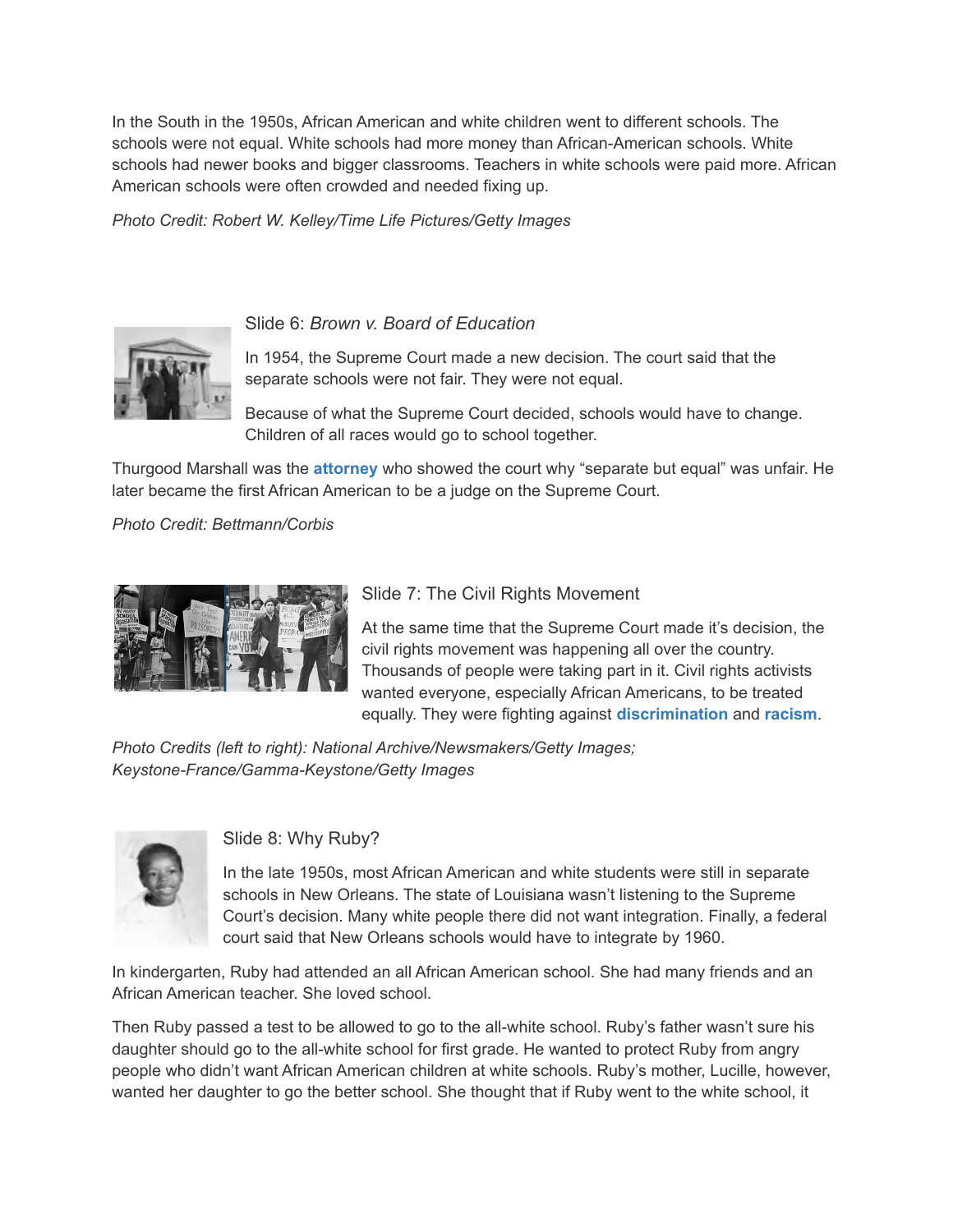would help all African American children. Eventually, Ruby's parents decided together that she would go to William Frantz Elementary.

In November 1960, Ruby and six other students integrated New Orleans elementary schools. Ruby was the only African American student at William Frantz Elementary School.

*Photo Credit: AP Images*



Slide 9: November, 1960: Ruby Goes to School

People in the city of New Orleans were angry that schools were being forced to integrate. Judge J. Skelly Wright, the judge who ordered the schools to integrate, was worried for the students' safety. He asked the United States government for **[marshals](http://www.scholastic.com/teachers/article/ruby-bridges-and-civil-rights-movement-slide-show-vocabulary-kindergarten-grade-2#marshal)** to protect the students. Marshals are policemen who work for the

United States, not any one state. On her first day of school, the marshals escorted Ruby into William Frantz Elementary.

*Photo Credit: Frank Methe/The Times-Picayune/Landov*



Slides 10 and 11: Jeers and Taunts

Protestors lined up at Ruby's school. The police kept them behind **[barricades.](http://www.scholastic.com/teachers/article/ruby-bridges-and-civil-rights-movement-slide-show-vocabulary-kindergarten-grade-2#barricade)** Ruby remembers, in her book *Through My Eyes*, that they were very loud, like the city was during Mardi Gras.

The protests continued into the spring. Marshals went with Ruby to school every day.

*Photo Credits (left to right): Bettmann/Corbis; Bettmann/Corbis*



Slide 12: Mrs. Henry and Ruby

Ruby's teacher, Barbara Henry, was young, white, and from Boston. Ruby had never spent much time with a white person before. Ruby was in a classroom by herself, because white parents didn't want their children in class with an African American student. Ruby spent all her time with Mrs. Henry. They became very

close.

In the second grade, Ruby was in a classroom with other students, including white children. Ruby graduated from William Frantz Elementary School and, later, high school in New Orleans. Today, she gives speeches about her experience during the civil rights movement.

*Photo Credit: From the collection of Barbara Henry*